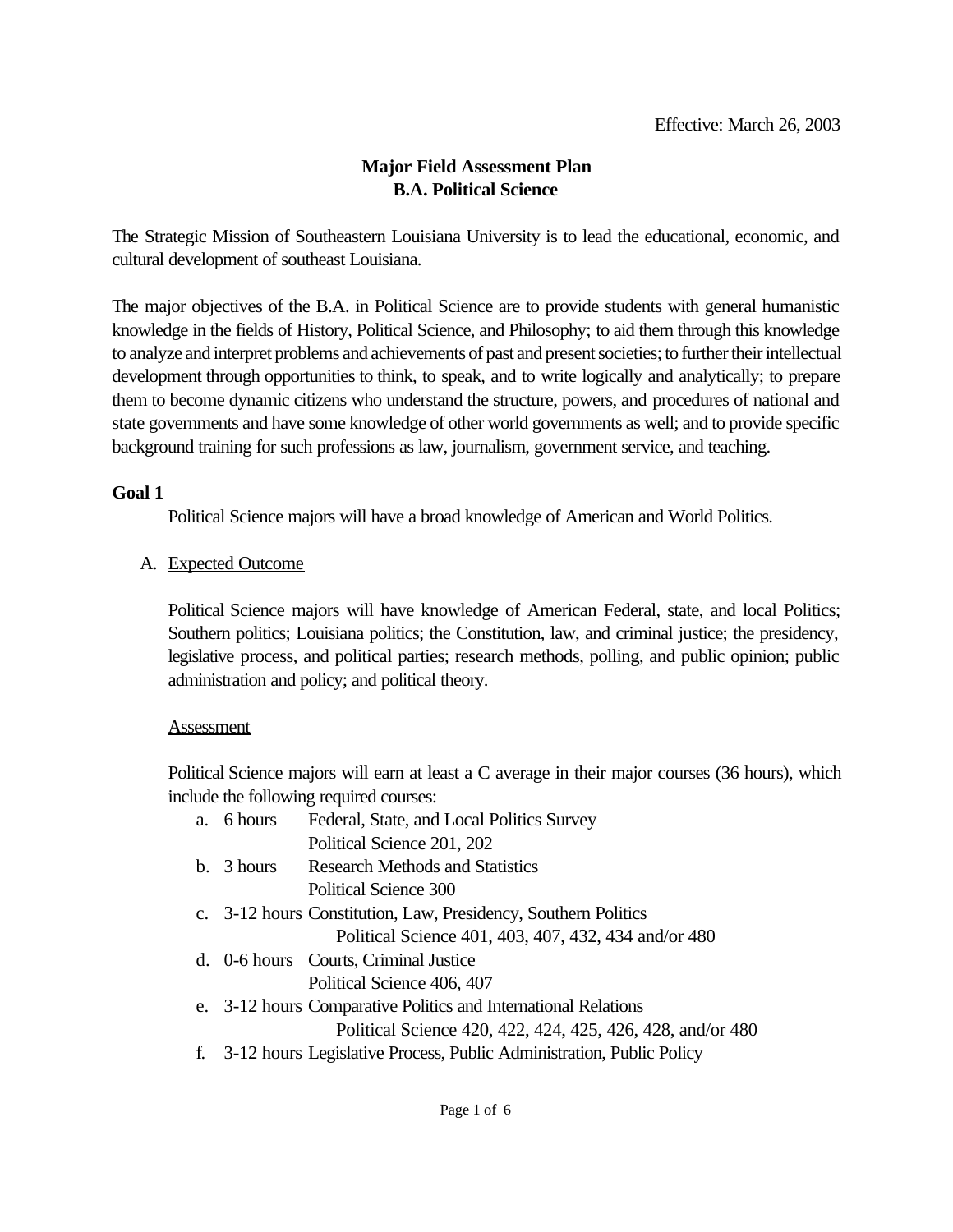Political Science 436, 460, 462, and/or 480

|    |                         | g. 3-12 hours Political Parties, Louisiana, Polling, Foreign Policy, Environment |
|----|-------------------------|----------------------------------------------------------------------------------|
|    |                         | Political Science 437, 438, 440, 442, 444, 446, and/or 480                       |
|    |                         | h. 3-12 hours Political Theory                                                   |
|    |                         | Political Science 450,451, 452, and/or 480                                       |
|    | i. 0-6 hours Internship |                                                                                  |
|    |                         | Political Science 470                                                            |
| i. |                         | 0-3 hours International Political Simulations                                    |
|    |                         | Political Science 475                                                            |
|    | k. $3 hours$            | Capstone Course (Seminar for Political Science Majors)                           |
|    |                         | Political Science 490                                                            |

## B. Expected Outcome

Political Science majors will have the basic knowledge of History and Philosophy necessary to understand the historical and intellectual foundations of Political Science.

#### Assessment

Political Science majors will earn a passing grade in the following required courses:

| a. 6 hours   | <b>Western Civilization Survey</b>                       |
|--------------|----------------------------------------------------------|
|              | <b>History 101, 102</b>                                  |
| b. 6 hours   | <b>American History Survey</b>                           |
|              | <b>History 201, 202</b>                                  |
| c. 3 hours   | Modern American History—Upper Level                      |
|              | History 479, 480, or 482                                 |
| d. $3 hours$ | Introduction to Philosophy / Great Philosophers / Ethics |
|              | Philosophy 301, 302, or 313                              |

Political Science majors may elect to pursue a minor (18 hours) in History or Philosophy.

### C. Expected Outcome

Political Science majors will express satisfaction with the quality of instruction and the overall learning environment provided by the Department of History and Political Science.

### **Assessment**

Southeastern Louisiana University Exit Survey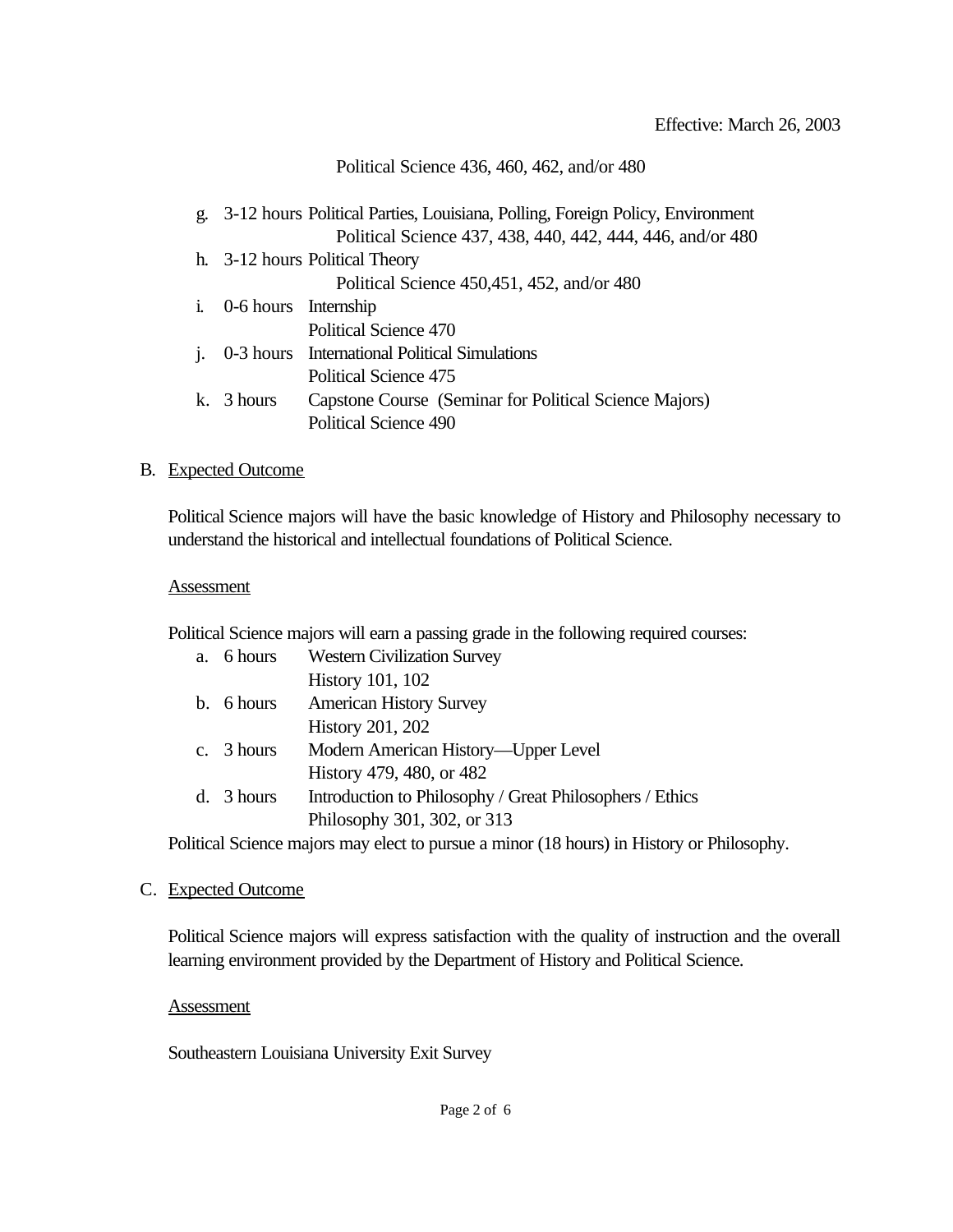Effective: March 26, 2003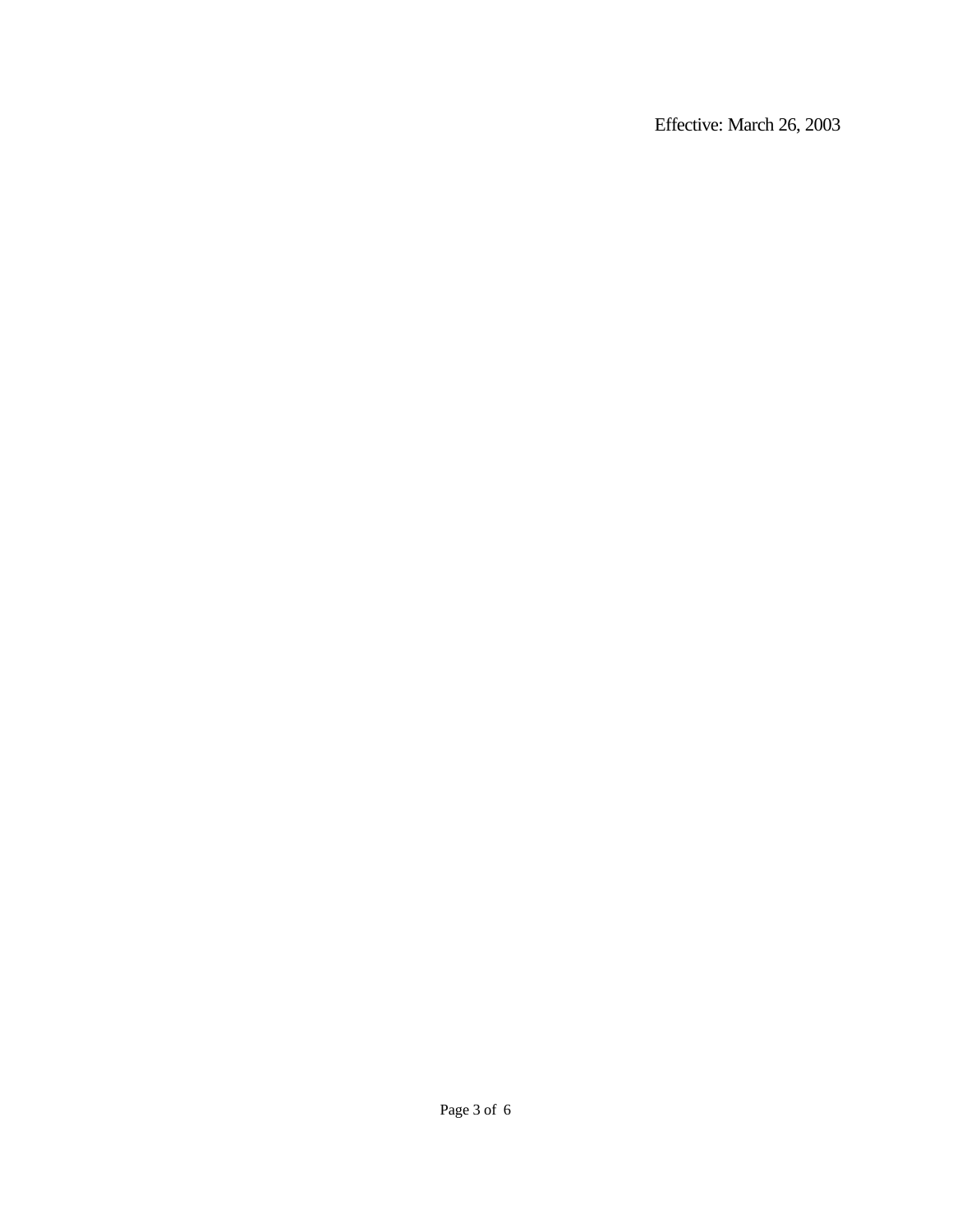### **Goal 2**

Political Science majors will have the necessary skills to engage in scholarly research and critical analysis of primary and secondary sources.

## A. Expected Outcome

Political Science majors will be able to utilize the library resources (both print and electronic) necessary to conduct research in Political Science.

### Assessment

At least 80% of Political Science majors will earn a B or better in Library Science 102.

## B. Expected Outcome

Political Science majors will have a basic knowledge of social science research methods and statistics, including the use of computers.

## Assessment

All Political Science majors will complete Political Science 300.

# C. Expected Outcome

Political Science majors will be able to carefully read and critically analyze both primary and secondary sources and to discuss these intelligently both orally and in writing.

### Assessment

All 100 and 200-level History and Political Science courses require the use of departmentapproved texts (which include examples of primary documents) and readers (which include diverse historiographical perspectives). All 300 and 400-level History, Political Science, and Philosophy courses require advanced texts and additional mandatory readings, on which students must be tested; essay exams; term papers, critical book reviews, and/or document analyses; and book discussions and/or presentations by students. Political Science 490, a required capstone course for all Political Science majors, is an Undergraduate Seminar in Political Science which is conducted like a graduate-level seminar and requires students to read extensively, write multiple critical papers, make multiple oral presentations, and participate in vigorous seminar discussions.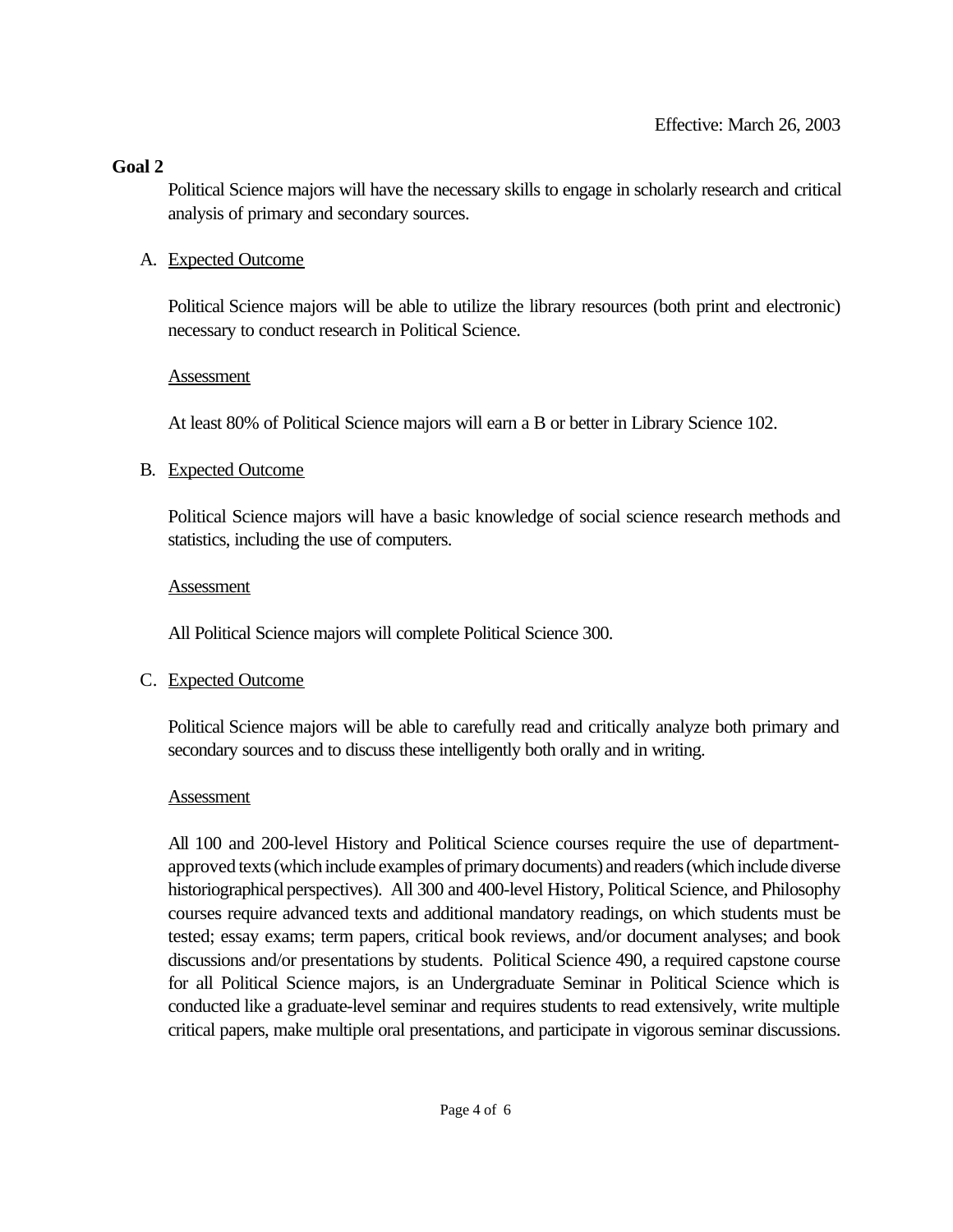# D. Expected Outcome

Political Science majors will acquire thorough knowledge and skill in professional writing and documentation according to the guidelines in the American Political Science Association's *Style Manual for Political Science* and in the *Chicago Manual of Style*.

### Assessment

All written work for 300 and 400-level History, Political Science, and Philosophy courses must meet the minimum standards of good professional writing and—where necessary—utilize proper documentation.

### **Goal 3**

Political Science majors will be prepared for entrance to graduate school and/or a variety of professions and vocations.

### A. Expected Outcome

At least 50% of Political Science majors will be accepted to graduate school (including law school) or will be employed in a profession that utilizes the knowledge and skills acquired in the B.A. in Political Science program within six months after graduation.

### Assessment

Southeastern Louisiana University Survey of Undergraduate Degree Alumni.

### **Goal 4**

Political Science majors will possess global awareness and a multicultural perspective

A. Expected Outcome

Political Science majors will acquire knowledge of world history, cultures, economies, geography, governments, and peoples.

### Assessment

Political Science majors will complete the following courses: a. 6 hours Western Civilization